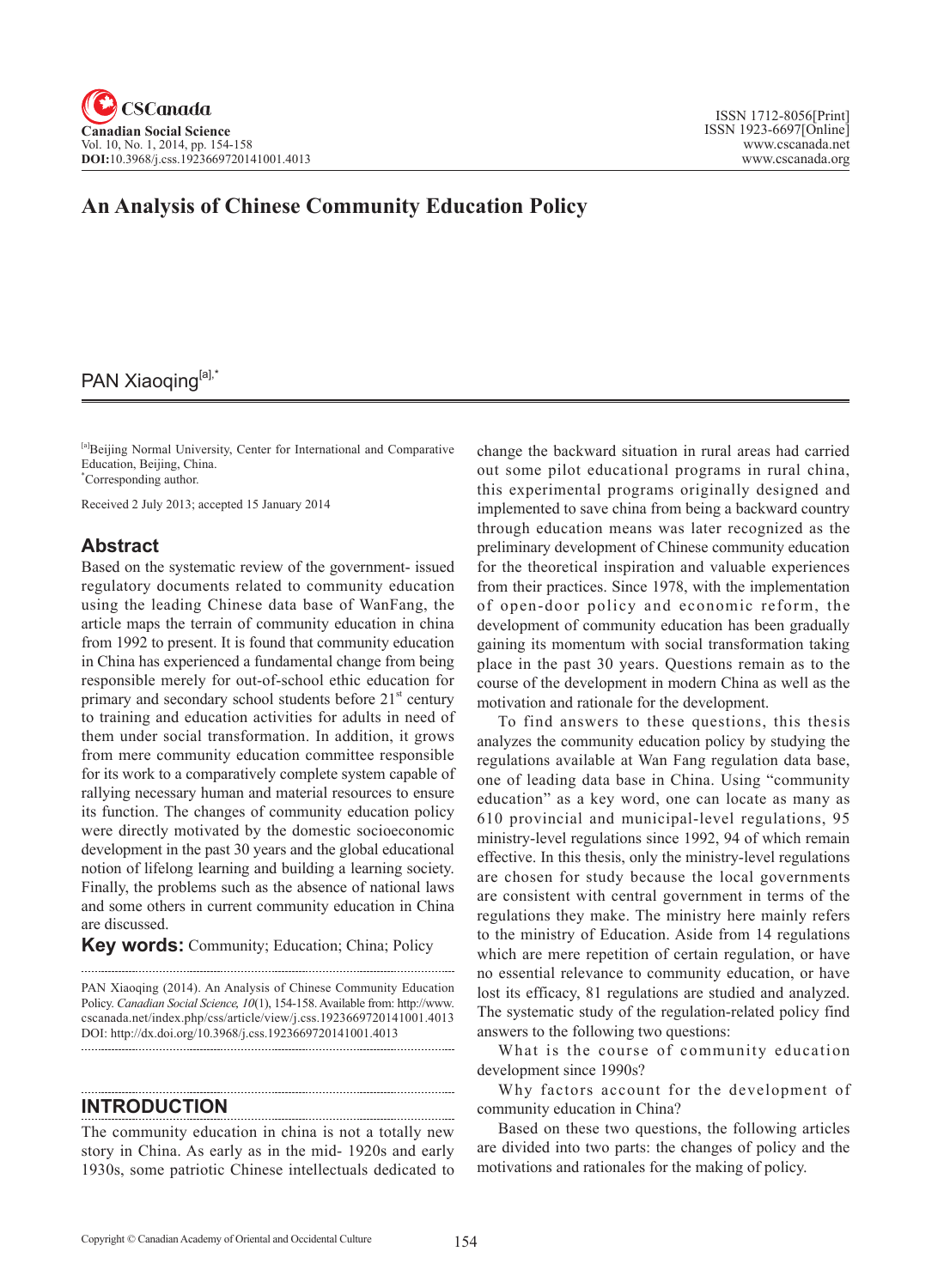# **1. CHANGES OF POLICY**

During past 20 years, the policy concerning community education has changed progressively and its development can be roughly divided into 2 phases.

#### **1.1 The First Phase: 1992--2000**

Though the community education began in the latter half of 1980s in modern china, it was not until 1992 that the "community education" appeared in the regulation document issued by government. Therefore, the first phase in this thesis dates from 1992 due to the availability of the document for analysis started from this year.

What characterizes the community education in this period is the role it plays in ethic education for the primary and secondary school students. Statistic shows 7out of 11 regulation documents during this phase point out what community can do in ethic education for the youth. It lays emphasis on the effort the Community Education Committee could make to cultivate an educational atmosphere or to form an educational network to educate the young students. This not only reflects government belief in the concerted effort the society could make to help improve the school education quality and therefore improve the overall educational efficiency but also the new requirements of ethic and moral education in the new situation brought by the huge social transformation when china deepened and widened its reform and opening . The government had to make it clear the values, the characteristic traits that should be fostered among the youth against opening and reform background when china changed from planned economy to market economy, grew from a poor country to a well-off society and exposed to the dramatically different western ideology.

Besides the policy concerning the ethic education for the young students, communities were also involved in its publicizing of disease –prevention, the educational reform policies etc., functioning as a bridge between government and general public due to its advantage of being close to the community residents.

The characteristics of the community education are not only seen in the roles community education plays in society but also in the evolvement of its organization. Back in 1980s, community education committee had been established in some major cities like shanghai and Tianjin, which later spread to other cities. (Xu, 2000) It is stated in the 1992 document issued by the State Education Commission(renamed Ministry of Education in 1998) : The participating consciousness has been strengthened in every aspects of city, many cities have established community education committee, and the community education system has been improved."(SEC, 1992) The emergence of the CEC indicates the formalization of community as a social force in education and began to play a role in education then. it was not until 1995 that the encouragement of the establishment of the community education committee was clearly stated in the regulation issued by the State Education Commission : " some capable places should gradually establish and improve the community education committee made up of enterprises、 public security agency, neighborhood community and student parents representatives ." (SEC, 1995)

As we come to the conclusion to the first phase, it has to be pointed out that community education never dominates the policy so far in the first phase, it is more of a component part or a point mentioned in a certain policy rather than a major composing part of the policy in which it appears. It is a phase during which community education was not seen on the agenda of the central government.

## **1.2 The Second Phase: 2000-Present**

Compared to the first phase of community education including only 11 regulation documents, the second phase seems to be more prosperous for it contains as many as 70 documents, which might be an indication that the community education has gained much more attention in the new century. The first national conference on community education convened in Beijing in 2001 marked the community education has stepped out of the previous status as being a supplementary and dispensable education and came to be recognized as an education of strategic importance. The central government started to take a lead in the community education development, with the ministry of education in charge of its overall development and other related ministries and departments working in cooperation. The 2001 conference laid the foundation for the future development of community education by setting forth the aims, tasks, and nationwide development plan in the future. What constitutes the community education in the first phase continues and works into the second phase. But what differentiates the second phase from the first phase aside from its changes in status and scale of practice mentioned before? The study of the policy shows the differences are mainly seen in the following aspects: aims, activities and resources.

## **1.2.1 Aiming to Build A System of Lifelong Learning**

At the turn of the 21 century, the community education aims to meet the ever-increasing learning requirements of the community members, which, on one hand, reflects the people's willingness to enhance self-improvement to enjoy a better life quality as china entered a new era of building an all-round well-off society in the new century; on the other hand , it also reflects the economic development has placed a higher demand on the labor forces who , in turn , have to learn and upgrade their knowledge and skills in order to survive and contribute in the new economy . But what remains a lofty but meaningful to all is that the new goal of community education to build a system of lifelong learning and enhance the development of a learning society through establishing various learning organizations either by family, neighborhood, or enterprises to ensure learning taking place in the new century.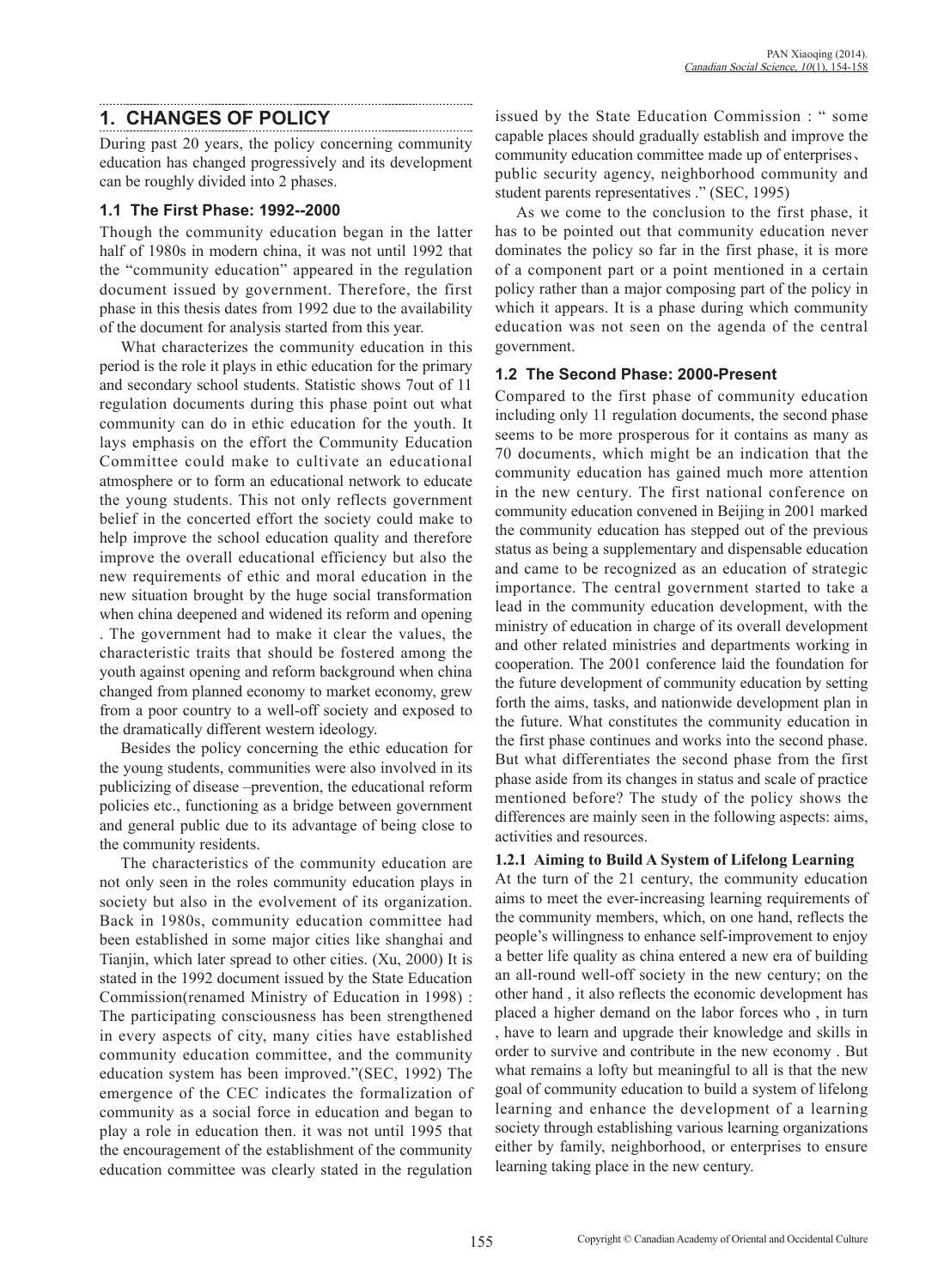## **1.2.2 Diversification of Targeted Groups and Educational Activities**

Bearing these new aims, community education began to witness the diversification of groups benefiting from community education. In sharp contrast with mainly school students as targeted group in the first phase, community education during this phase was extended to a variety of people including children, young students, adults (laid-off workers, in-service workers, immigrant workers), released prisoners, senior citizens, etc. Though Community education in the new phase remains a major educational force responsible for ethic education for the primary and secondary school students, it takes more consideration of satisfying the learning curiosity of community residents to improve their life quality, but the most noteworthy is the role it plays in adult education. It is clearly stated in the document that "community education should extend to the grassroots level of society to meet the education and training demands of community residents, especially those who have left school and working unit so as to effectively make up for weakness in our education system." "Currently, the community education should serve as a new growth point for adult education, emphasis should be laid on the education and training for those the community residents place an urgent demand on while the formal school education has not yet been able to offer. In this way, we can create a new space for adult education. " (MOE, 2001)

The training and educational activities also diversifies in this new phase. For the young students, community education both plays its traditional role in ethic education and creates the out-of school practice platform for young students. Apart from this long-term and stable service, the community also carries out anti-drug or web-addicts prevention campaign to educate the young students. For the adults, the community education is responsible for the employment-oriented skill-training for laid-off workers and for the in-service training for workers. Notably, immigrant workers make an important targeted group of adults. The training and education for them varies: urban life adaptation training, legal education (for example: right-defense education) and skill training. In rural areas, the community education is responsible for the practical skill-training for the famers. Aside from these, there are also various educations such as science education, productivity health education, literacy education and safety education etc. for the community residents: young or old, male or female, poor or rich etc.

The community education in this period covers people of all ages, people of both urban and rural background; includes educational activities for healthy growth, working skills, life-quality oriented leanings. Comparatively speaking, community education stated in policy has become all-inclusive while maintaining its focuses.

# **1.2.3 Rally of Supportive Material and Human Resources**

In the 2001 document, it postulates four tasks for the future development of the community education, some of which has been mentioned in the forgoing paragraphs. For example: the education extended to all people and the establishment of learning organizations. The other two major tasks are the exploration and use of community education resources; the establishment of management and operation mechanism for community education. What policies does government make in ensuring the implementation of these two tasks? A review of the policy shows: as for the educational resources, the school facilities, the cultural facilities, facilities are made to open for the community education when they left used. .In addition, the well-evaluated national natural preserve has to serve as the base of community environmental education. The to-be-evaluated first-class national museums are expected to provide educational programs to the community if required. Besides, the Open University assumed the responsibility in community education. It helps to establish the training school (or educational center) in communities of different levels. Through the making of this policy, Community education was entitled to sharing the facility and services provided by other departments and educational institutes of the society.

The development of community education also relies on human resources for they make the team of both management and education. It is stated in the 2001 document: "the pilot study in the designated community should combine with those of workers union, communist youth league, women's association and care-for-next generation committee (known as *guangongwei* in chinese)…the priority should be given to the work of forming volunteer's team who can play an important part in community education ."(MOE, 2001) The documents issued in the following years states the active role of the youth league as volunteers in the community, the participation of the enterprises in community vocational training, and the high-quality science and technology teams responsible for the work in this aspect and the old generation 's participation in the education of the youth. From the policy review, we may see people from the different organizations, departments join the community education. They are the people with different experiences, ages, and capabilities. Just as the community education targets all people, the people responsible for the community education also varies.

In the following years of 2000, 2004 and 2006 respectively, the Ministry of Education designated the pilot study cities for community education. In 2012, it made the evaluation standard for community education pilot study sites qualified for demonstration. The demonstration sites helped to boost the development of the community education from urban to rural, from east to west all over the country.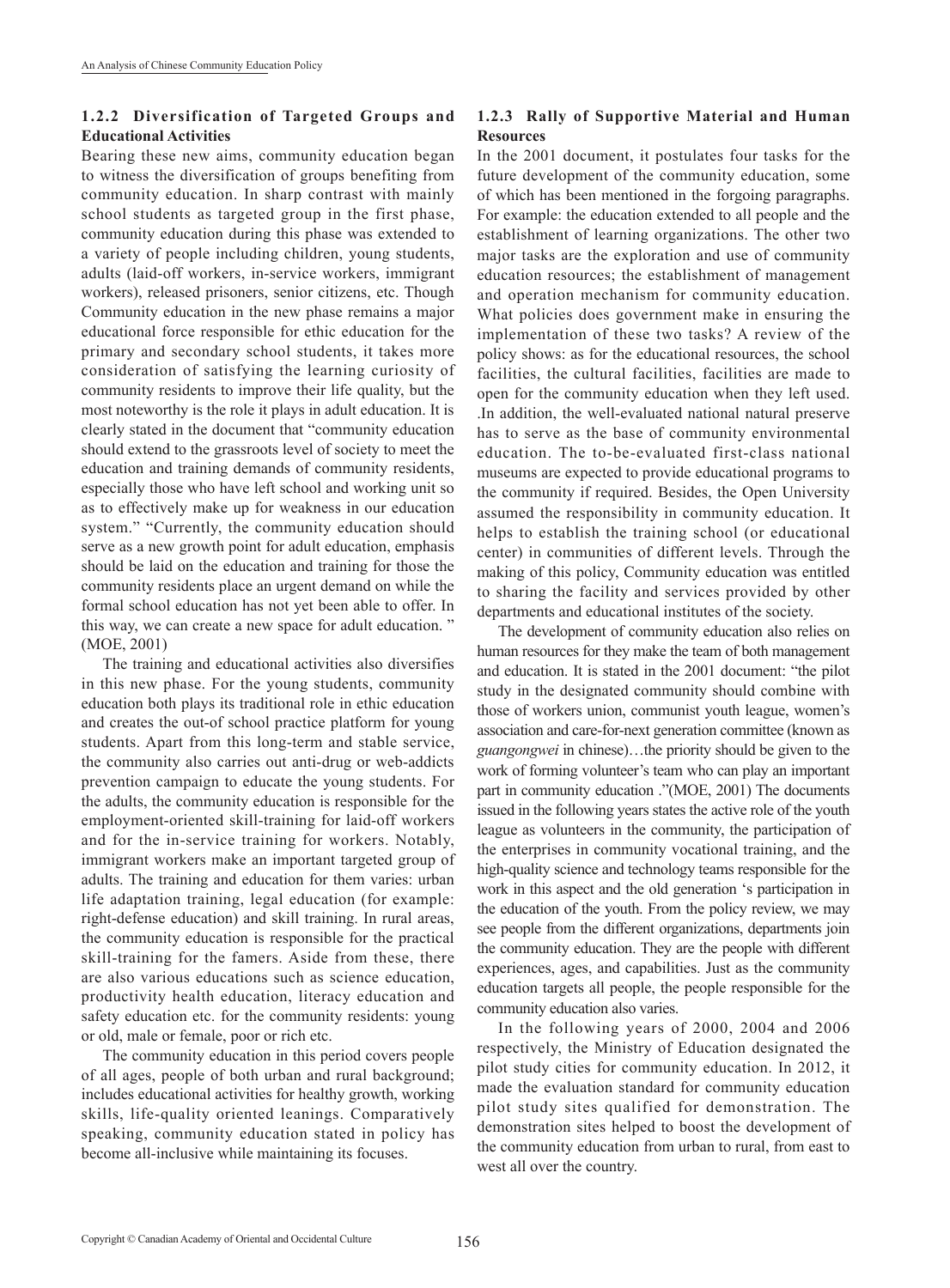# **2. RATIONALES AND MOTIVATIONS**

It was not until at the turn of the  $21<sup>st</sup>$  century that Chinese government began to make continuous efforts to develop community education by designating pilot study sites, holding national conferences, carrying out evaluations and choosing demonstration sites to deepen and widen the community education practice all over china through making a serious of policies. It was not until then that community education started to have its goals, focus, tasks, and plans made by government. What is the motivation and rationale behind these changes? The community education development in the past 20 years has been closely correlated with domestic socioeconomic changes in conjunction with worldwide trends.

## **2.1 Domestic Socioeconomic Change**

At the Thirteenth National Congress of the Communist Party in 1987, the central government led by Mr. Deng Xiaoping put forth the strategic "three steps" plan in the realization of Chinese modernization. From 1991 to 2000, the country dedicated to reach the stage of a well-off society and succeeded in obtaining the goal at the end of the  $20<sup>th</sup>$  century indicated by national GDP. As china stepped into the new development stage, the policy concerning community education also changed accordingly. In accordance with the economic level, community education was developed to meet the needs of different people, on one hand; it is developed to improve people's life quality by satisfying the learning curiosity of people, caring for the growth of kids and youth, the health and ensuring the safety of community members in a well-off society. On the other hand, the socioeconomic change since the initiation of reform and open policy at the end of 1980 brought forth the flow of the rural immigrant workers into cities, the laid-off workers from state-owned enterprises. Together with those in need of vocational training and skill-upgrading in both urban and rural areas to meet the expectation of developed economy, they placed an urgent demand on adult education to fulfill their needs. Community education, due to its capability of making up for what the formal education fails to attend to, gained a developmental momentum in the new century.

Fundamentally, Chinese government adopted the Marx's theory of super structure and lower structure in guiding its development. As economy, the lower structure, reaches a certain stage, the education, considered as a super structure, also changes. That explains why Chinese government started to focus on community education in the new century as it reached the economic level of a well-off society in a general sense.

## **2.2 Worldwide Trend of Lifelong Education, Lifelong Learning and Building Learning Society**

The nationwide socioeconomic change can explain for the community education development in china to some extent. If combined with worldwide trends of lifelong education and learning, we might better understand the goal set for the community education in the new century. The notion of "lifelong education" put forth by UNESCO in 1960s has been well-accepted by the end of 1970s all over the world. Lifelong learning goes beyond the traditional education for it helps people to cope with consistent changes throughout one's life by constant learning throughout one's life in a knowledge –based economy. Thus, it leads people to see lifelong leaning as necessary for survival in the  $21<sup>st</sup>$  century. "Learning society" is another notion of importance, meaning not only adult education; instead, the society should be built for the purpose of learning and human perfection by establishing an open and multi-dimensional learning network.

Since 1993, "lifelong education" has been used in educational documents in China, signifying the beginning of the application of this educational notion into educational practices. As we know, Community is where people born, grow, live and communicate, it is where the individual learn to acquire knowledge, sharpen skill, improve ability and go through socialization. Therefore, community is an important composing part of lifelong education to meet people's need of learning. In 1999, the "lifelong education" first joined with "community education" in the educational document. (MOE, 1999) From then on, the aim of the community education in china was set to build a lifelong learning system as well as a learning society.

## **CONCLUDING REMARKS**

Though there has been progress in the past decade, problems and challenges remain. First, though laws concerning community education are a good guarantee of its operation and development, so far, at the national level, there is no such law about community education and lifelong education. Besides, in practice, some research shows the desire of residents to learn is not as strong as expected; the resources are far from being thoroughly explored and used; regional imbalance has not yet been overcome; the financing and motivation mechanisms need to be perfected. (Ye, 2006) As we know, community education in China is now at the explorative and experimental stage. It was not until 2007 that China succeeded in conducting pilot study all over the country. It takes time to see a balanced development of community education all over the county. What is important is economy has to develop further to motivate more people to see the necessity of learning and motivate themselves to learn, which could enhance further development of community education. Economic factor, if not combined with cultural one, cannot explain satisfactorily all that is happening in China. As we can see, Community education development is largely regulated and directed by the government. Efforts and ideas from the public are comparatively low. Traditionally, china is not a country